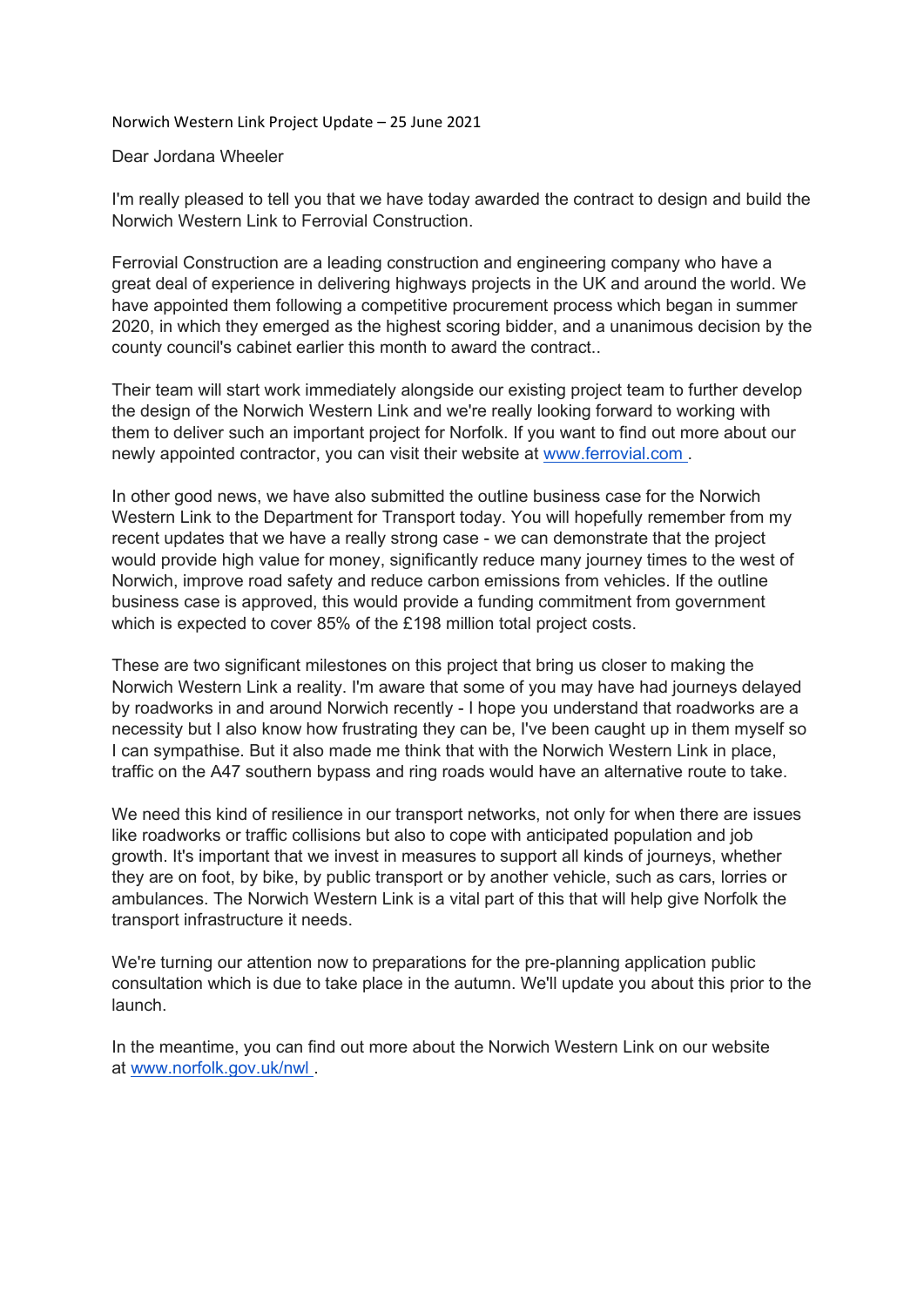Norwich Western Link Project Update – 27 May 2021

Following county council elections earlier this month, I'm really pleased to be returning as Cabinet Member for Highways and Infrastructure. Making improvements to our transport infrastructure for all types of journeys and road users, and securing investment for those improvements, is an absolute priority for me and this council.

We see the Norwich Western Link as an essential part of these infrastructure improvements. Traffic has already very nearly returned to pre-pandemic levels and there is a pressing need for this new link between the A47 and Broadland Northway west of the city to tackle existing congestion problems and futureproof our road network against planned growth, and to support our local economy and businesses to bounce back from the effects of the pandemic.

As mentioned in our last update to you, we're planning to discuss some key decisions on the project at a meeting of our cabinet in early June. This includes getting agreement to appoint the contractor to take responsibility for the design and construction of the project and also to agree to submitting the Outline Business Case to the Department for Transport. If this case is approved, it is expected that the government would commit funding to cover 85 per cent of the cost of the project, bringing tens of millions of pounds of national investment into the county.

We have a really strong case to submit to the government, including being able to demonstrate that the project is in the highest category in terms of providing value for money. This is in part because it will create hundreds of millions of pounds of economic benefits over the 60-year appraisal period (starting in 2025 when it's due to be completed), including £315 million worth of travel time benefits. This figure includes efficiencies and cost savings for businesses, people commuting to work and people travelling for all other purposes, as well as reduced vehicle operating costs.

Linked to this, and using information from our updated traffic model, the Norwich Western Link will significantly reduce many journey times to the west of Norwich, with some more than halving. Road safety would improve too, with 515 fewer accidents involving a motor vehicle over 60 years, an average of nine fewer accidents a year. And it will lead to a reduction in carbon emissions from vehicles over the 60-year appraisal period, which supports local and national carbon reduction targets.

The procurement process for the project's main contractor and subsequent costing exercise now puts the cost of the project at £198 million, an increase of £45 million since the previous estimate calculated in early 2019, before the coronavirus pandemic. Uncertainty created by the pandemic is part of the reason for the increase, with other key contributing factors being more investment in environmental mitigation and improvement measures, and market forces, in part due to there currently being significant demand in the construction sector.

Despite this increase, and as mentioned above, the Norwich Western Link remains a high value for money project according to the Department for Transport's criteria, with a 'benefit to cost' ratio of 3.4 (meaning that it would realise 3.4 pounds of benefits for every pound spent on it). With the majority of funding for the project due to come from the government, the local contribution required to deliver the project has increased by £6.9 million.

There is a great deal of information about the project included in the cabinet report, which you can read [here](https://norfolkcc.cmis.uk.com/norfolkcc/Meetings/tabid/128/ctl/ViewMeetingPublic/mid/496/Meeting/1791/Committee/169/Default.aspx) on the council's website (full link at the end of this email too). The report